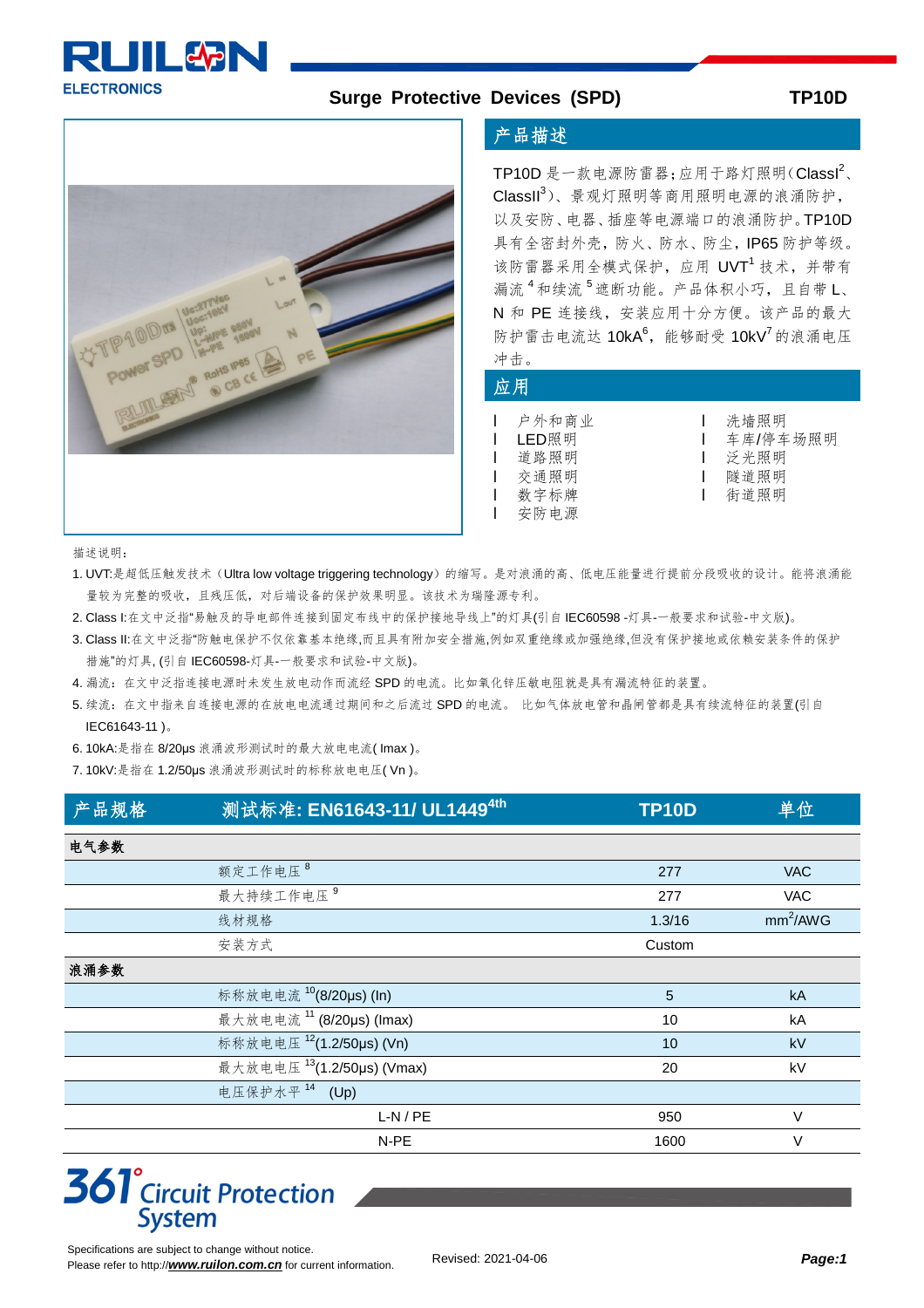# **SUIL&L**

**ELECTRONICS** 

**CK** 

## **Surge Protective Devices (SPD) TP10D**

| 储运参数   |                |     |  |
|--------|----------------|-----|--|
| 外壳材料   | ABS765A(94V0)  |     |  |
| 工作温度   | $-40 - 80$     | ∽   |  |
| 防护等级   | <b>IP65</b>    |     |  |
| 尺寸     | 79.5×38.6×16.5 | mm  |  |
| 重量(单只) | $77(\pm 3)$    | g   |  |
| 包装箱尺寸  | 315×290×272    | mm  |  |
| 整箱数量   | 150            | pcs |  |

参数说明:

- 8. 额定工作电压:制造商分配给 SPD 的正常交流电源电压额定值(引自 UL1449)。
- 9. 最大持续工作电压:可连续地施加在 SPD 上的最大交流电压有效值。 (引自 IEC61643-11)。
- 10. 标称放电电流:制造商选择的电流峰值,通过 SPD,当前波形为 8/20μs,SPD 在 15 次浪涌之后保持功能(引自 UL1449)。
- 11. 最大放电电流: 具有 8/20 波形和制造厂声称幅值的流过 SPD 电流的峰值。属于 T2 测试类型(引自 IEC61643-11)。
- 12. 标称放电电压: 具有 1.2/50us 波形且流过 SPD 的放电开路电压峰值(此参数项为 RUILON 实验室自定义参数,等同于 IEC61643-11 中 T3 测试的开路电压 Uoc 定义)。
- 13. 最大放电电压:具有 1.2/50 波形和制造厂声称幅值的流过 SPD 电压的峰值. (此参数项为 RUILON 实验室自定义参数,等于 IEC61643-11 中 T3 测试的开路电压 Uoc 值的 2 倍)。
- 14. 电压保护水平: 由于施加规定梯度的冲击电压和规定幅值及波形的冲击电流而在 SPD 两端之间预期出现的最大电压(引自 IEC61643-11)。



| 测试                         | 浪涌量级              | 承受次数          |  |  |
|----------------------------|-------------------|---------------|--|--|
| 浪涌冲击测试数据1<br>$(8/20\mu s)$ | 10kA              | 1             |  |  |
|                            | 8kA               | $\mathcal{P}$ |  |  |
|                            | 5kA               | 15            |  |  |
|                            | 3.75kA            | 45            |  |  |
|                            | 2.5kA             | 200           |  |  |
| 极限测试(TTF2)数据               | 10 <sub>k</sub> A | 2             |  |  |
|                            | 5kA               | 50            |  |  |

### 1.浪涌冲击测试数据:是指依照所执行标准进行的浪涌量级分级测试时,产品必须达到的耐受次数。

2. TTF ( Testtofail ) :是指产品在设定的浪涌量级下可以耐受的冲击次数的故障临界值。TTF 测试是 RUILON 实验室自行设定的测试项,用来了解 浪涌防护产品的性能极限。

# **361**<sup>°</sup>Circuit Protection **System**

Specifications are subject to change without notice. Please refer to http://[www.ruilon.com.cn](http://www.ruilon.com.cn) for current information.

- l 标称放电电压:10kV, 1.2/50μs;
- l 最大放电电流:10kA, 8/20μs;
- l 执行标准: IEC/EN61643-11/UL1449<sup>4th</sup>;
- l 并联SPD设备;
- l UVT超低压技术,保护更加充分;
- l 自带引线,方便连接;
- l 超薄外形:79.5×38.6×16.5,便于安置;
- **l** IP65 防水防尘;
- **l** 满足 110~277VAC额定电压的I 类和II类灯具安装;
- l 经过TTF严酷测试,性能优越。
- l 多种接线方式组合,同时满足串、并联接线需求。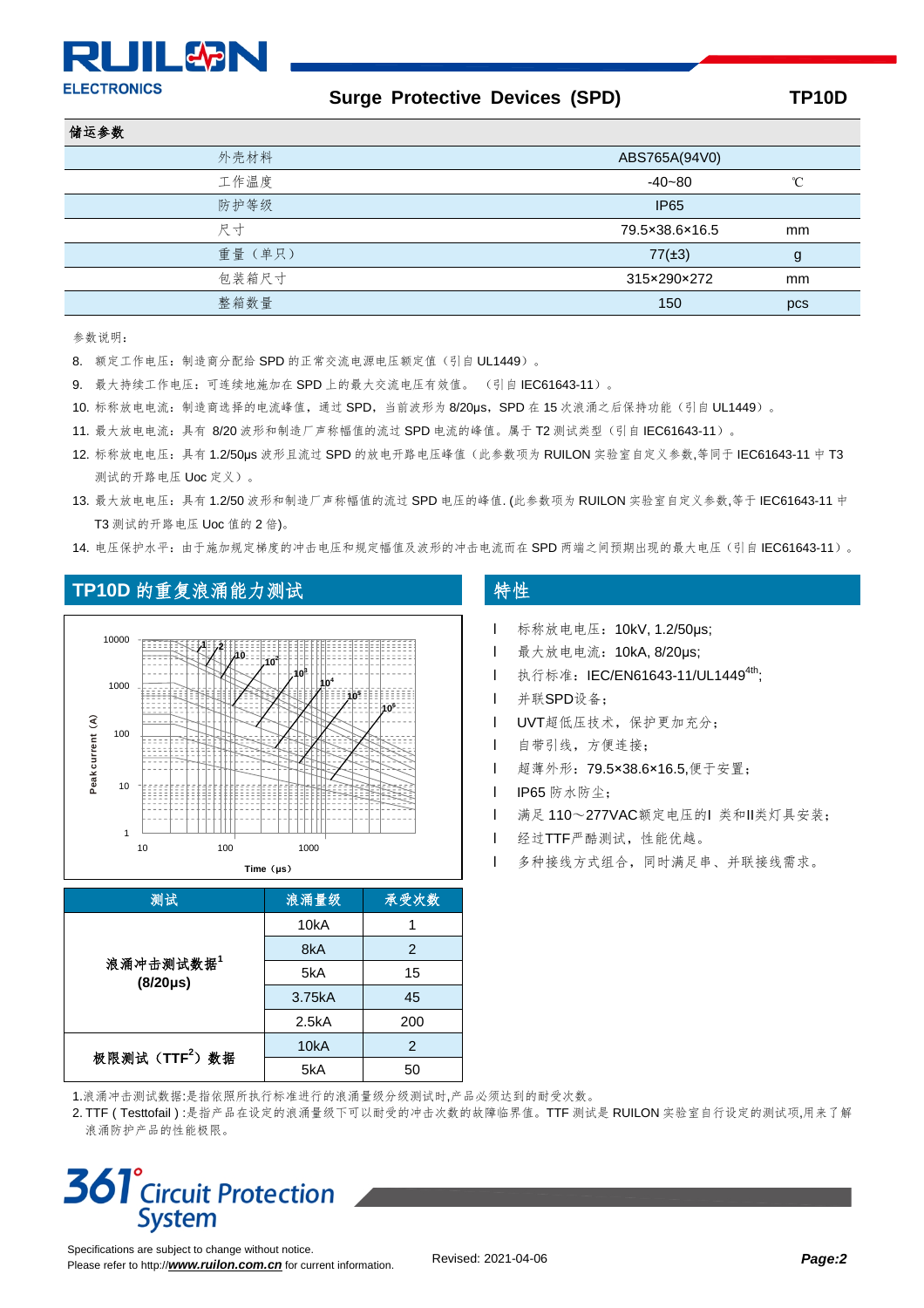

**Surge Protective Devices (SPD) TP10D** 

## **关于 UVT**



瑞隆源电子继 2014 年推出 20kV 超薄浪涌抑制器以来,在浪涌防护技术上不断完善,提出了浪涌能量高效吸收的理论概念。经过多次试验的验 证,完成了电路模型的建立,推出超低压触发方案(UVT),应用于新款拓士浪涌抑制器中,大大提高了浪涌防护效率,对被保护设备起到了很 好的浪涌防护效果。

## **应用安装图示**



#### 安装说明:

- 1、防雷器线材剥口后,剥口裸露部分需镀锡后再进行端子连接。
- 2. 如无接线端子,防雷器与电源进线及LED电源线端进行焊接连接。焊接处需做绝缘处理。
- 3. 相线(L)-棕色;中性线(N)-蓝色;地线(PE)-黄绿色。